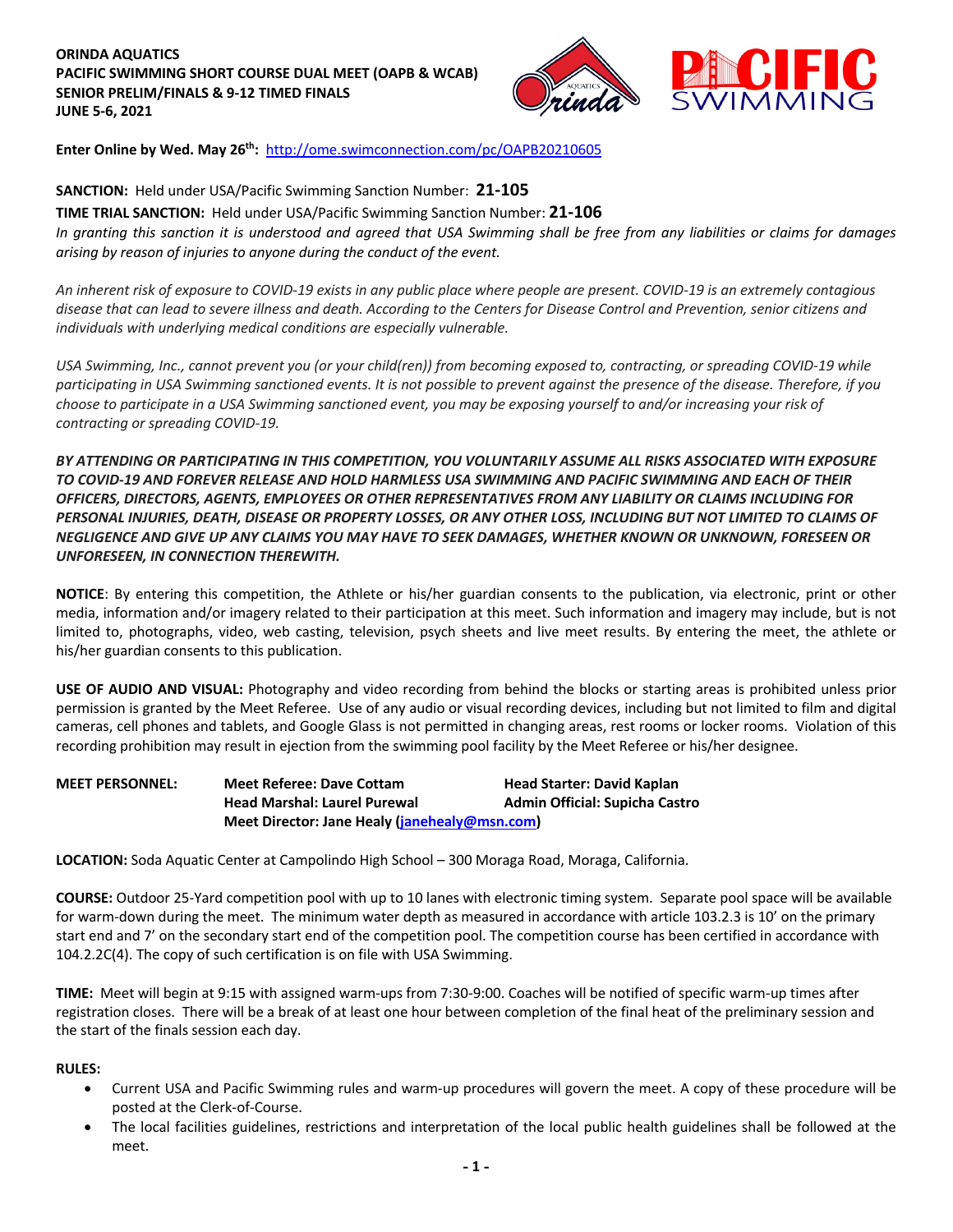- All applicable adults participating in or associated with this meet, acknowledge that they are subject to the provisions of the USA Swimming Minor Athlete Abuse Prevention Policy ("MAAPP"), and that they understand that compliance with the MAAPP policy is a condition of participation in the conduct of this competition.
- All events will run fast to slow.
- All 9-12 year-old events and the Open 1650 freestyle will swim as TIMED FINALS
- Open Event Finals will be comprised of a Consolation Final and Championship Finals swum in that order, with 8 athletes qualifying for each final heat.
- Athletes may swim a maximum of **3** events per day in the preliminary session.
- Athletes may swim a maximum of **2** events per day in the finals session.
- All Athletes ages 9-12 should complete competition with four (4) hours.
- Entries will be accepted until the number of splashes exceeds the estimated timeline, per the "Four-Hour Rule," based on the Athlete's age and gender, or the number of entered Athletes meets the maximum capacity as determined by local health restrictions.
- If local conditions warrant, the Meet Referee, with concurrence of the Meet Director, may require a mandatory scratch down. Refunds will be made for mandatory scratches only.
- All Coaches and Officials must wear their USA Swimming membership cards in a visible manner.
- All participants will follow the Facility Safety Plan, which will be communicated prior to the meet.
- All participants within the swim facility must observe distancing guidelines and wear face masks at all times, up to entering and upon exiting the water.
- **Locker rooms are available for restroom use only. No showering or changing in the locker rooms will be permitted.**

**TIME TRIALS:** Contingent on availability of Meet Officials and pool space, a limited number of Time Trials may be offered on Saturday and/or Sunday, in accordance with procedures followed at national championship meets.

- The decision to hold Time Trials and the start time would be determined by the Meet Referee.
- Athletes shall provide their own Timer and Lap Counter, if appropriate.
- Only athletes entered in the meet may enter a Time Trial event.
- Time Trials heats may combine genders and/or strokes.
- An athlete may compete *in* a combined total of three (3) events in the preliminary and Time Trials sessions each day.
- There shall be no additional fee to enter a Time Trials event.

**UNACCOMPANIED ATHLETES:** Any USA Swimming Athlete-Member competing at the meet must be accompanied by a USA Swimming Member-Coach for the purposes of Athlete supervision during warm-up, competition and warm-down. If a Coach-Member of the Athlete's USA-Swimming Club does not attend the meet to serve in said supervisory capacity, it is the responsibility of the Athlete or the Athlete's legal guardian to arrange for supervision by a USA Swimming Mem er-Coach. The Meet Director or Meet Referee may assist the Athlete in making arrangements for such supervision; however, it is recommended that such arrangements be made in advance of the meet by the Athlete's USA Swimming Club Member-Coach.

**RACING STARTS:** Athletes must be certified by a USA Swimming member-coach as being proficient in performing a racing start or must start the race in the water. It is the responsibility of the Athlete or the Athlete's legal guardian to ensure compliance with this requirement.

## **RESTRICTIONS:**

- Smoking and the use of other tobacco products is prohibited on the pool deck, in the locker rooms, in spectator seating, on standing areas and in all areas used by swimmers, during the meet and during warm-up periods.
- Sale and use of alcoholic beverages are prohibited in all areas of the meet venue.
- No glass containers are allowed in the meet venue.
- Individual/personal pop-up/tents will not be allowed.
- No propane heater is permitted except for snack bar/meet operations.
- Deck changes and parking lot changes are prohibited.
- Destructive devices, to include but not limited to, explosive devices and equipment, firearms (open or concealed), blades, knives, mace, stun guns and blunt objects are strictly prohibited in the swimming facility and its surrounding areas. If observed, the Meet Referee or his/her designee may ask that these devices be stored safely away from the public or removed from the facility. Noncompliance may result in the reporting to law enforcement authorities and ejection from the facility. Law enforcement officers are exempt per applicable laws.
- Operation of a drone, or any other flying apparatus is prohibited over the pool venue (pools, Athlete/Coach areas, spectator areas and open ceiling locker rooms) any time Athletes, Coaches, Officials and/or Spectators are present.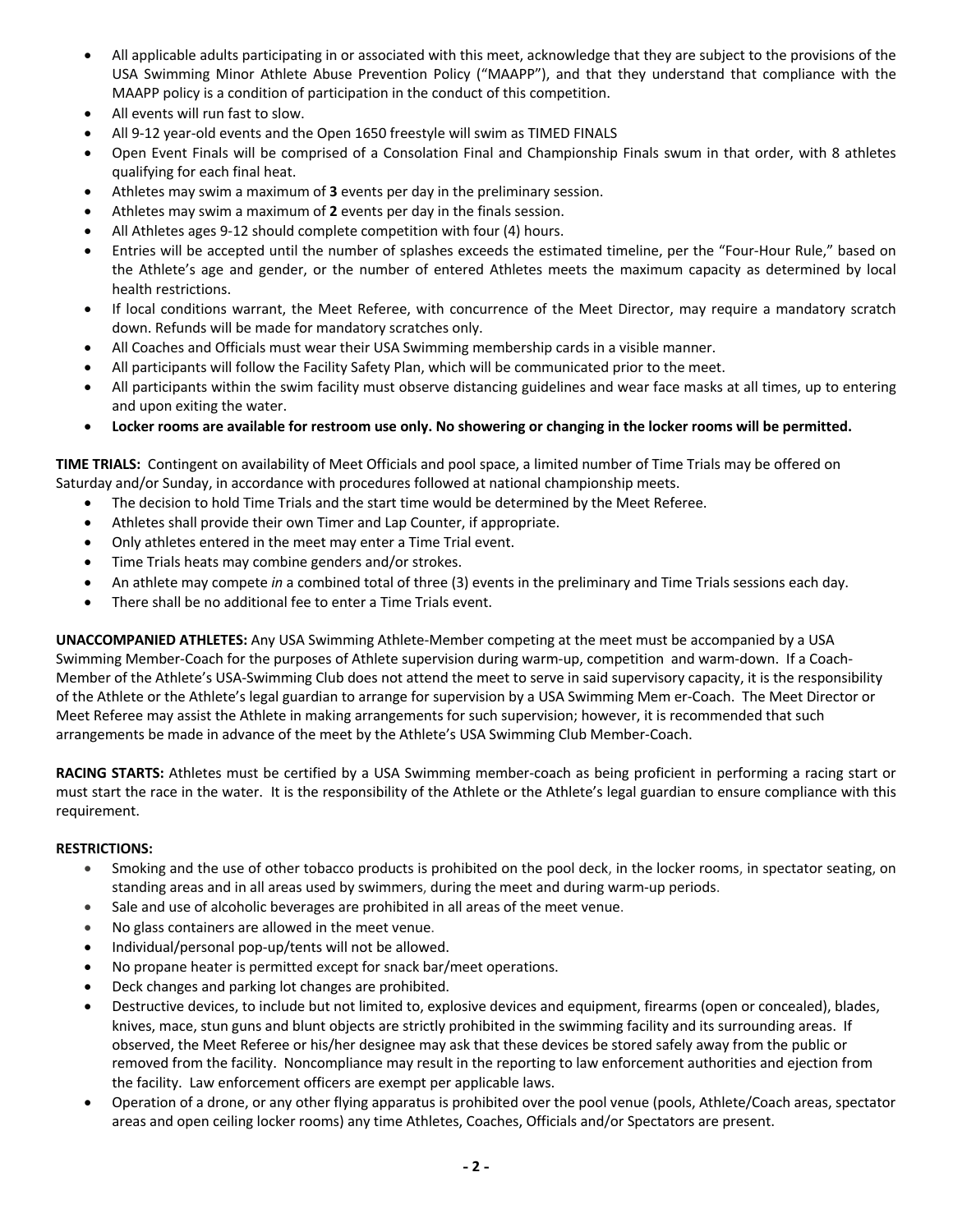• No spectators will be permitted within the Soda Aquatic Center for the duration of the meet. Swimmers must be dropped off and picked up as specified in the Safety Plan.

# **ELIGIBILITY:**

- Athletes must be current members of USA Swimming and enter their name and registration number on the meet entry card as they are shown on their Registration Card. If this is not done, it may be difficult to match the Athlete with the registration and times database. The meet host will check all Athlete registrations against the SWIMS database and if not found to be registered, the Meet Director shall accept the registration at the meet (a \$10 surcharge will be added to the regular registration fee). Duplicate registrations will be refunded by mail.
- Meet is ONLY open to **athletes registered with Orinda Aquatics** and **Walnut Creek Aquabears**. Athletes who are unattached but participating with Orinda Aquatics or Walnut Creek Aquabears are eligible to compete.
- Athletes 13&up are eligible to enter this meet with no proof of time requirement. Entry times should be the athlete's actual short course time and not the minimum standard.
- Athletes age 11&12 years that wish to swim in the OPEN events, must meet the Senior Open time standard as outlined by Pacific Swimming time verification. Athletes age 9 or 10 are not eligible to enter Open events.
- 11&12 athletes are not permitted to enter the 9-12 event and the open event of the same distance.
- All Athletes 18 & older must have completed the Athlete Protection Training to be allowed to compete.
- Entries with "No Time" will not be accepted.
- Disabled Athletes are welcome to attend the meet and should contact the Meet Director or Meet Referee regarding and special accommodations on the entry times and seeding per Pacific Swimming Policy.
- Athletes 19 years of age and over may compete in the meet.
- The Athlete's age will be the age of the Athlete on the first day of the meet.

## **ENTRY FEES:** \$60 per participating athlete.

**ONLINE ENTRIES:** To enter online go to http://ome.swimconnection.com/pc/OAPB20210605 to receive an immediate entry confirmation. This method requires payment by credit card. Swim Connection, LLC charges a processing fee for this service, equal to \$1 per Athlete plus 5% of the total Entry Fees. Please note that the processing fee is a separate fee from the Entry Fees. If you do not wish to pay the processing fee, enter the meet using a mail entry. Entering online is a convenience, is completely voluntary, and is in no way required or expected of an athlete by Pacific Swimming. Online entries will be accepted through Wednesday, May 26, 2021 (unless meet reaches capacity prior to that date).

**MAILED OR HAND DELIVERED ENTRIES:** Entries must be on the attached consolidated entry form. Forms must be filled out completely and printed clearly with Athletes best time. Entries must be entered using the current Pacific Swimming procedure and be postmarked by midnight, Monday, May 24, 2021 or hand delivered by 6:30 PM Wednesday, May 26, 2021. No late entries will be accepted. No refunds will be made, except mandatory scratch downs. Requests for confirmation of receipt of entries should include a self-addressed envelope.

## **Make check payable to:** Orinda Aquatics

**Mail or hand-deliver entry form with payment to:** Jane Healy, 15 Pimentel Court, Moraga, CA 94556

**CHECK-IN:** The meet will be pre-seeded. Athletes will report to the designated ready-area at their scheduled time for each event.

**SCRATCHES:** Any Athlete not reporting for or competing in an event will not be penalized. All Finals scratches must be reported to the Admin Referee before the conclusion of the mile swim each day. A designated coach from each club will report final scratches to the Admin Official.

## **AWARDS:** None

**ADMISSION:** No spectators will be permitted within the Soda Aquatic Center for the duration of the meet due to capacity restrictions. Only participants listed on the Safety Plan will be admitted. Spectators may be able to observe athletes via livestream, using a link provided prior to the start of the meet.

**MISCELLANEOUS:** No overnight parking is allowed. Facilities will not be provided after meet hours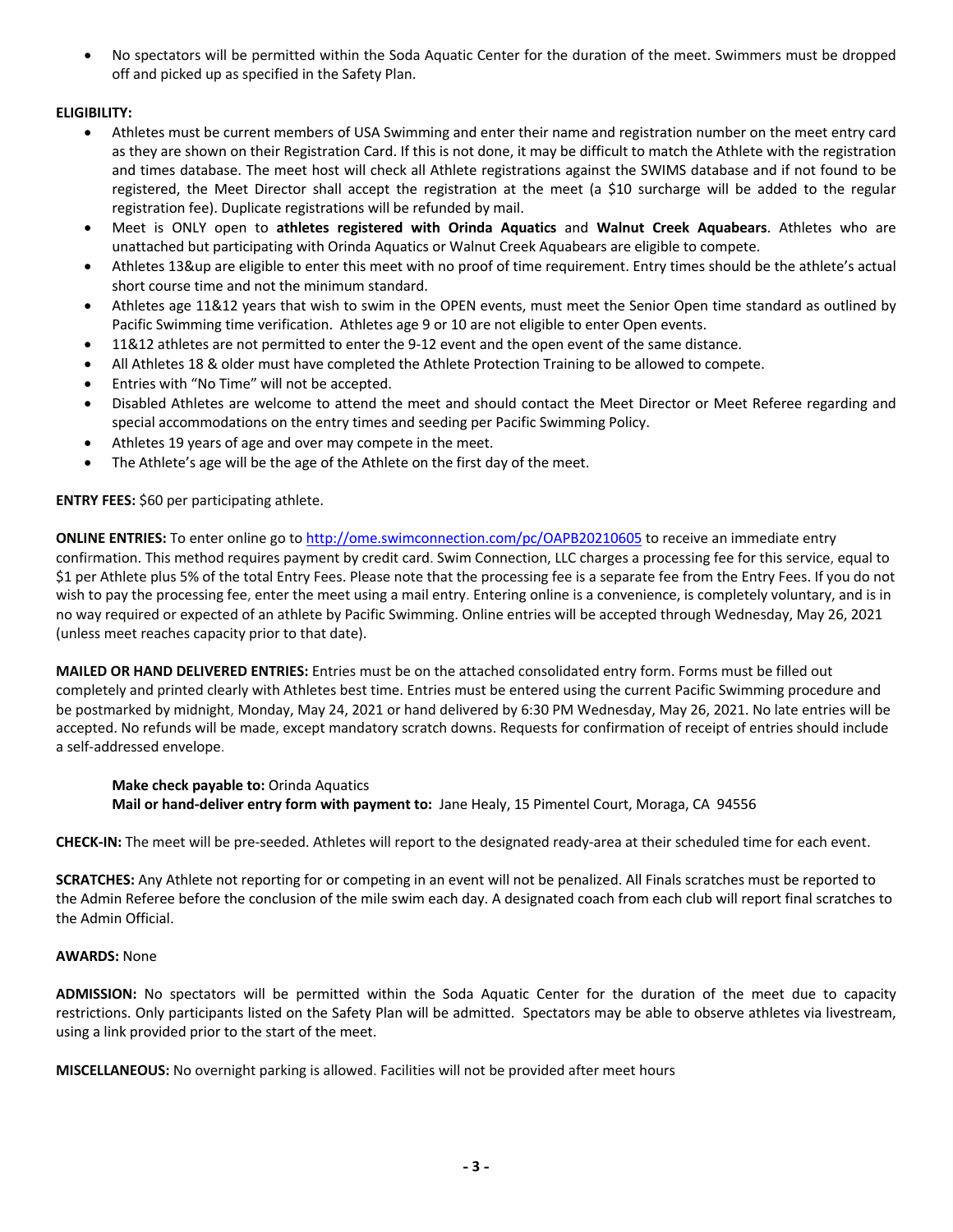#### **EVENTS:**

|                              | <b>Women's Events</b> |              | <b>EVENTS:</b>                | <b>Men's Events</b> |                              |            |  |  |
|------------------------------|-----------------------|--------------|-------------------------------|---------------------|------------------------------|------------|--|--|
| <b>SCY</b>                   | <b>LCM</b>            |              |                               |                     | <b>SCY</b>                   | <b>LCM</b> |  |  |
| <b>SR Open Time Standard</b> |                       |              | Saturday, June 5, 2021        |                     | <b>SR Open Time Standard</b> |            |  |  |
| 5:32.89                      | 6:18.79               | $\mathbf{1}$ | *Open 400 IM                  | $\overline{2}$      | 5:07.69                      | 5:51.59    |  |  |
|                              |                       | 3            | 9-12 100 IM                   | 4                   |                              |            |  |  |
| 2:32.99                      | 2:55.79               | 5            | *Open 200 Back                | 6                   | 2:20.69                      | 2:41.39    |  |  |
|                              |                       | 7            | 9-12 50 Back                  | 8                   |                              |            |  |  |
| 1:10.69                      | 1:19.99               | 9            | *Open 100 Fly                 | 10                  | 1:03.89                      | 1:12.69    |  |  |
|                              |                       | 11           | 9-12 100 Fly                  | 12                  |                              |            |  |  |
| 2:19.99                      | 2:39.49               | 13           | *Open 200 Free                | 14                  | 2:08.39                      | 2:27.89    |  |  |
|                              |                       | 15           | 9-12 100 Breast               | 16                  |                              |            |  |  |
| 1:21.99                      | 1:33.89               | 17           | *Open 100 Breast              | 18                  | 1:13.59                      | 1:25.49    |  |  |
|                              |                       | 19           | 9-12 50 Free                  | 20                  |                              |            |  |  |
| 29.99                        | 34.29                 | 21           | *Open 50 Free                 | 22                  | 26.89                        | 30.19      |  |  |
| 21:27.19                     | 22:09.69              | 23           | **1650 Free (women)           |                     |                              |            |  |  |
|                              |                       |              |                               |                     |                              |            |  |  |
| 6:12.69                      | 5:34.69               | 25           | *Open 500 Free                | 26                  | 5:47.89                      | 5:12.79    |  |  |
|                              |                       | 27           | 9-12 50 Fly                   | 28                  |                              |            |  |  |
| 2:34.89                      | 2:55.89               | 29           | *Open 200 Fly                 | 30                  | 2:22.29                      | 2:41.49    |  |  |
|                              |                       | 31           | 9-12 100 Back                 | 32                  |                              |            |  |  |
| 1:10.79                      | 1:22.29               | 33           | *Open 100 Back                | 34                  | 1:04.69                      | 1:15.49    |  |  |
| 2:36.79                      | 3:00.29               | 35           | *Open 200 IM                  | 36                  | 2:23.29                      | 2:45.49    |  |  |
|                              |                       | 37           | 9-12 100 Free                 | 38                  |                              |            |  |  |
| 1:04.99                      | 1:14.09               | 39           | *Open 100 Free                | 40                  | 58.69                        | 1:07.39    |  |  |
|                              |                       | 41           | 9-12 50 Breast                | 42                  |                              |            |  |  |
| 2:56.39                      | 3:21.19               | 43           | *Open 200 Breast              | 44                  | 2:40.49                      | 3:04.09    |  |  |
|                              |                       |              | ** Open 1650 Free (men)<br>45 |                     | 20:13.29                     | 20:43.39   |  |  |

9-12 Events are timed finals for 9, 10, 11, and 12-year-olds.

\*11&12 Athletes who wish to enter an Open Event MUST have achieved the listed mininum Senior Open Time Standard.

\*\*The 1650 freestyle is a timed final event. Athletes who want a 1000 free split must notify the Meet Referee of their intention to split the 1650 prior to the start of the event.

Finals will consist of the top 16 finishers in the preliminaries of all Open Events.

Athletes are limited to two entries per Finals session.